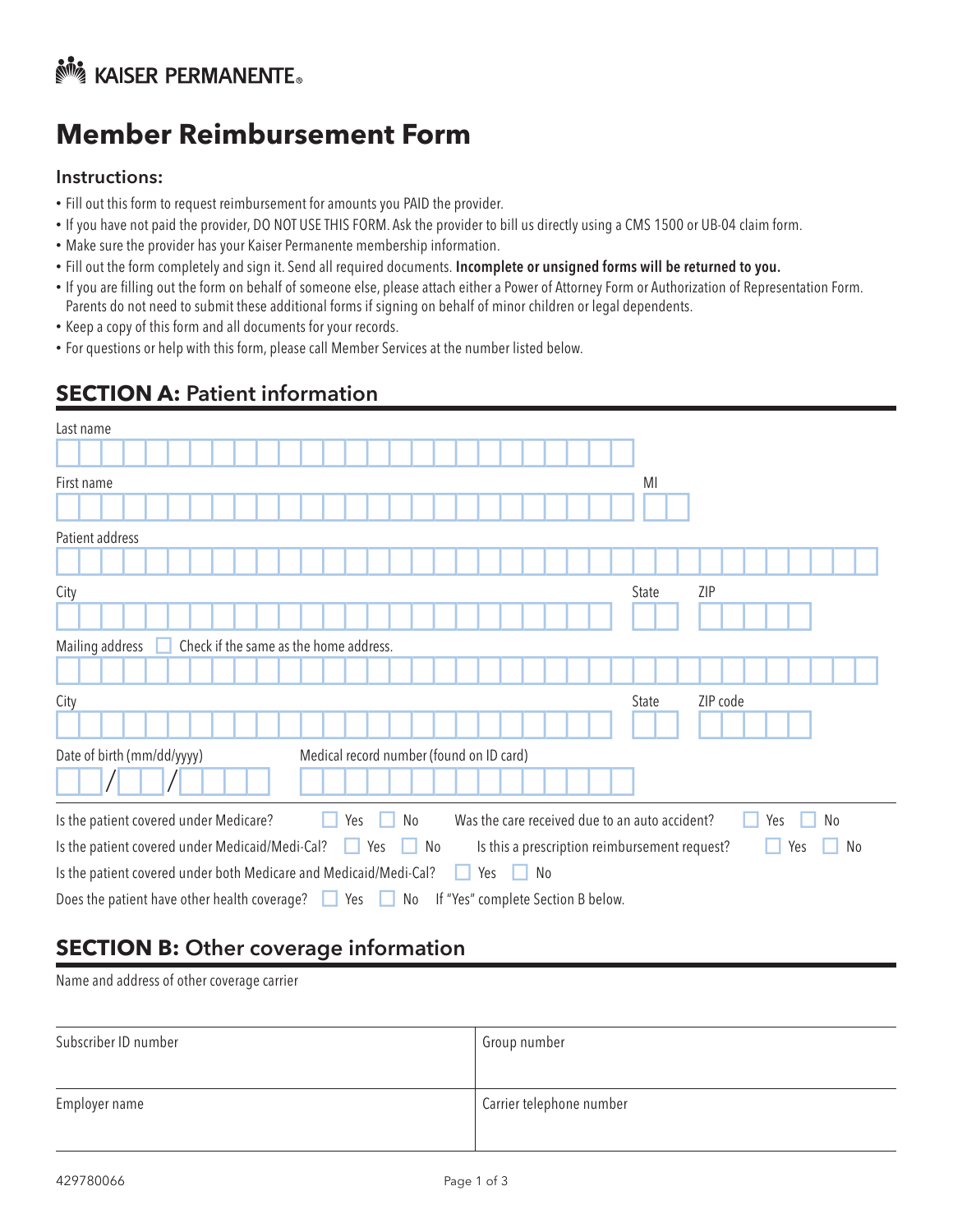Please describe the services you received. Explain why treatment was not done at Kaiser Permanente.

| Was an ambulance used?                    | If "Yes," who called the ambulance?                                          |
|-------------------------------------------|------------------------------------------------------------------------------|
| $\Box$ Yes $\Box$ No                      | Kaiser Permanente<br>Police/Fire<br>Other:<br>Patient<br>H                   |
| Was the patient admitted to the hospital? | If "Yes" - discharge date (MM/DD/YYYY)<br>If "Yes" - admit date (MM/DD/YYYY) |
| $\Box$ Yes<br>No                          |                                                                              |
|                                           |                                                                              |

### **SECTION D:** Required information for reimbursement

To prevent processing delays, you MUST provide the following information:

- 1. Proof of payment: We need proof you paid the provider. Send us your receipt, bank statement, copies of original checks (front and back), or any other documents showing how much you paid the provider; AND
- 2. Provider's bill: Send us a copy of the provider's bill you paid. Please include all pages and any detailed billing statements. Or, if you do not have a copy of the bill, please provide the following information:

| Name of patient and medical record number                                             |  |
|---------------------------------------------------------------------------------------|--|
| Dates of service                                                                      |  |
| Name of provider (doctor, hospital, ambulance<br>service, pharmacy, laboratory, etc.) |  |
| Address where service was provided<br>(hospital address, doctor address, etc.)        |  |
| Services provided to you<br>(X-ray, office visit, injection, prescription, etc.).     |  |
| Amount billed                                                                         |  |

Note: All documents and information submitted must be legible or the form will be returned.